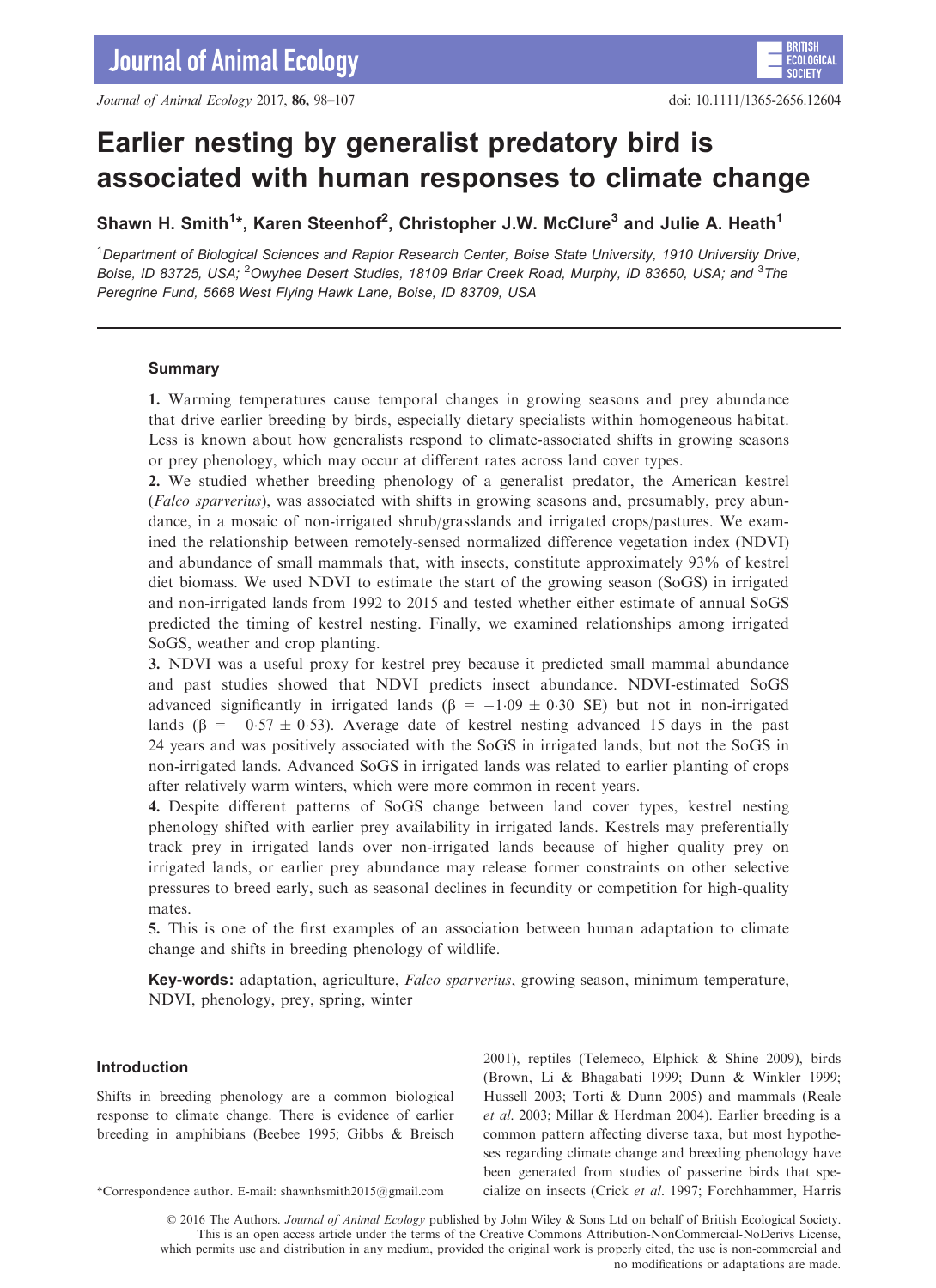& Stenseth 1998; Both et al. 2004; and others). In these systems, warming spring temperatures have affected plant phenology and insect emergence. Early peaks in prey abundance increase the selective pressure to nest earlier because birds benefit by timing their reproduction to coincide with periods of high food abundance (Lack 1954) and, for some species, breeding phenology has advanced (Crick et al. 1997; Dunn & Winkler 1999; Both & Visser 2005; Pearce-Higgins, Yalden & Whittingham 2005; Bauer et al. 2010).

The ability of primary productivity and prey phenology to drive change in avian breeding phenology is most likely to occur when birds specialize on relatively few prey species that exhibit synchronous, highly peaked abundance (van Noordwijk, McCleery & Perrins 1995), or when most of a bird's different prey species experience common phenology shifts (Dunn & Winkler 1999). The extent to which generalists or species that forage in mixed land cover types are affected by changes in primary productivity and prey abundance is unclear. Generalists may be less likely to advance their breeding phenology in response to one (or a few) prey species because they often forage on a variety of prey items with asynchronous abundance patterns (Both et al. 2010) or heterogeneous distributions. These species may have the potential to switch among possible prey items or change their distribution, whereas specialist species may be forced to adjust their breeding phenology to match the timing of their prey. Further, rates of change in primary productivity and prey abundance will vary with different plant species that require different numbers of growing degree days to germinate or flower. Species that live in a mosaic of vegetation types may experience different rates of phenological changes in prey abundance.

Phenology shifts may be further confounded by changes in human activities for species that nest in human-dominated landscapes (Plummer et al. 2015). In the Northern Hemisphere, growing seasons are lengthening and late frosts are occurring significantly earlier (Schwartz, Ahas & Aasa 2006). Farmers are adapting to these changes by planting crops earlier each year and introducing new cultivars, which has resulted in plants with higher biomass and increased yield (Kucharik 2006). Without these adaptations to climate change, crops such as maize may have experienced substantial losses in yield, but they have instead increased their overall yield (Liu et al. 2013). Changes in planting and growing degree days could result in accelerated changes in breeding phenology in human systems when compared to natural systems.

Unfortunately, it can be difficult to establish coupled phenology change without long-term studies on both predators and prey. In lieu of prey data, many studies have used remote sensing data to measure land cover characteristics that may act as a proxy for prey abundance (Pettorelli et al. 2005; Balbontín et al. 2009; Trierweiler et al. 2013; Cole et al. 2015; McKinnon, Stanley

& Stutchbury 2015). Specifically, the amount of infrared and visible red light absorbed or reflected back into space can be indexed by normalized difference vegetation index (NDVI) (Reed et al. 1994; Pettorelli et al. 2011). Growing, green vegetation has higher NDVI values than sparse, less photosynthetically active plants (Pettorelli et al. 2011). Seasonal changes in NDVI can be used to estimate the start of growing season (SoGS) and track the increase in vegetation greenness that may elicit a response from primary consumers like insects and small mammals (Reed et al. 1994). For example, Trierweiler et al. (2013) used NDVI as a proxy for grasshoppers and found that wintering Montagu's harriers (Circus pygargus) tracked grasshoppers across west Africa spatially and temporally. Cole et al. (2015) showed that NDVI predicted prey abundance for great tits (Parus major) and blue tits (*Cyanistes caeruleus*) and that reproductive phenology for both species could be predicted using NDVI.

American kestrels (Falco sparverius) are small falcons that feed primarily on small mammals, and insects, and occasionally on birds and reptiles (Smallwood & Bird 2002). Kestrels are secondary cavity nesters and use a variety of land cover types that include shrub and grasslands and agricultural and suburban areas (Bird & Palmer 1988). In south-western Idaho, for instance, American kestrel nesting territories often contain both sagebrush steppe and invasive grass lands and irrigated lands (e.g. crops, pastures, and lawns). For American kestrels in this region, the start of nesting (nest initiation) has advanced approximately 15 days between 1992 and 2015. Earlier nesting by American kestrels has been associated with warmer winter minimum temperatures, but not concomitant changes in spring temperatures (Heath, Steenhof & Foster 2012).

Here, we used prey surveys, remote sensing and data from 24 years of nest monitoring to evaluate whether advancing nest phenology of American kestrels living in heterogeneous landscapes is associated with changes in the timing of prey abundance and the onset of the growing season, and assess the potential influence of weather and human activities on changes in the start of the growing season. Several previous studies have shown that NDVI is a useful proxy for insect abundance (Lassau & Hochuli 2008; Jepsen et al. 2009; Deveson 2013; Lafage et al. 2014), but less is known about the relationship between NDVI and small mammals (Pettorelli et al. 2011). Therefore, we first verified that NDVI reliably predicted seasonal changes in small mammal abundance. Next, we used NDVI to estimate changes in the SoGS and, thus, seasonal changes in kestrel prey abundance from 1992 to 2015. Then, we evaluated the relationship between the changes in NDVIbased estimates of SoGS and nest initiation dates of American kestrels. Finally, we assessed the relationship between the SoGS in irrigated land cover with winter temperatures and the timing of crop planting by local farmers.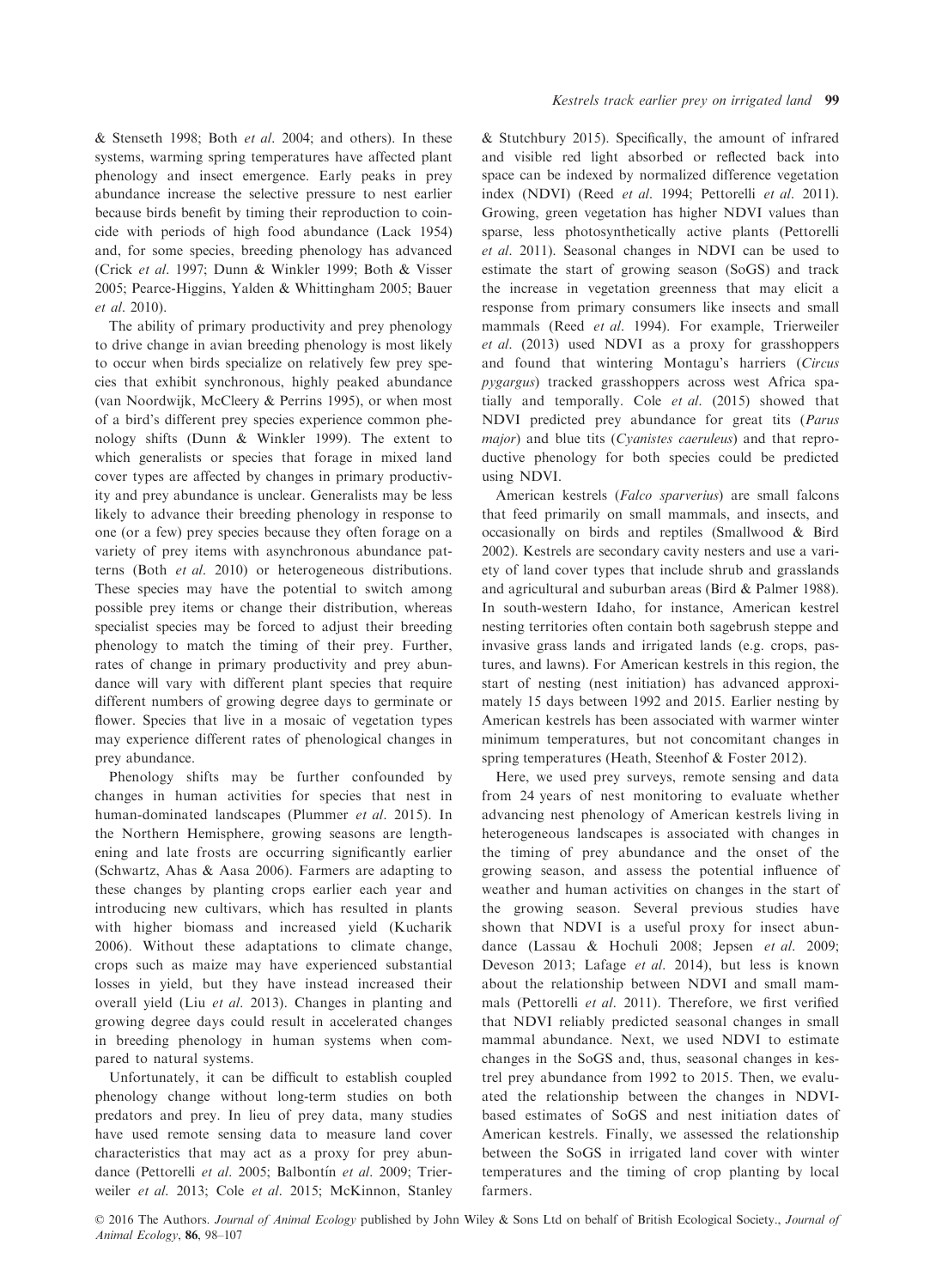## Materials and methods

#### study area and species

The south-western Idaho study area (43°N 116°W) included between 90 and 126 nest boxes available to kestrels depending on the year (Steenhof & Heath 2009). The nest boxes were placed on highway signs along Interstate 84, on trees in rural residential areas near Kuna, Idaho and on wooden poles throughout agricultural and exurban areas south of Boise and Meridian, Idaho. Kestrels also had the opportunity within our study area to nest in old trees and buildings as well as boxes erected by others. A 900 m radius around each nest box was considered a 'nesting territory' because it represented a confined location where kestrels nested and no more than one pair bred there at a time (Newton & Marquiss 1982; Steenhof & Heath 2013).

The study area was  $65 \times 22$  km and encompassed approximately  $1000 \text{ km}^2$  of open agricultural and sagebrush steppe land cover. The agricultural areas (referred to as irrigated land cover) primarily consisted of irrigated cropland where potatoes, barley, spring wheat, winter wheat, alfalfa and sugar beets were often planted. The sagebrush steppe (referred to as non-irrigated land cover) was primarily a mixture of sagebrush and invasive grasses. Most kestrel territories in our study area contained both irrigated and non-irrigated land covers. For example, 53 kestrel territories sampled within our study area contained an average of 59.4  $\pm$  32.4% irrigated and 39.8  $\pm$  32.4% non-irrigated land cover ( $\bar{x} \pm SD$ , Strasser & Heath 2013).

American kestrels in south-western Idaho have a relatively broad food-niche breadth, similar to other generalist predators (Marti et al. 1993). In the early 1990s, Marti et al. (1993) used prey remains and pellet analysis to study American kestrel diets and found that the majority of prey items were insects (68%) and mammals (27%). From 2012 to 2014, we used images from motion-activated cameras and observations to identify prey items American kestrels brought to their nestlings. Results from recent years were strikingly similar to Marti et al. (1993) with 64% of 488 prey items consisting of insects (Orthoptera and Coleoptera) and 29% small mammals (Microtus and Peromyscus). Approximately 80% of the diet biomass comes from mammals and approximately 13% comes from insects. The remaining 7% consists of birds, lizards and worms.

### ndvi

NDVI values were estimated using Landsat 5 and 8 images (U.S. Geological Survey,<http://earthexplorer.usgs.gov>) of the study area (path 42, row 30) taken every 16 days from 1992 to 2015 (except for January 2012–mid-April 2013 when the Landsat 5 satellite was down until Landsat 8 satellite started). All image files were calibrated in ENVI version 5.2 (Exelis Visual Information Solutions, Boulder, CO, USA) by calculating the radiance values and then calculating the top of atmospheric (TOA) reflectance values. Landsat 5 images were calibrated and TOA reflectance was determined using calculations described by Chander & Markham (2003) and Chander, Markham & Helder (2009). Landsat 8 images were calibrated and TOA reflectance was determined using the calculations described in the Landsat 8 (L8) Data Users Handbook (U.S. Geological Survey 2015). NDVI was calculated using the calibrated images and eqn 1 for Landsat 5 and eqn 2 for Landsat 8.

Landsat 5 NDVI: (Band  $4 -$  Band 3)/(Band  $4 +$  Band 3) eqn 1

Landsat 8 NDVI: (Band  $5 -$ Band 4)/(Band  $5 +$  Band 4) eqn 2

We selected 34 non-irrigated and 37 irrigated,  $80 \times 70$  m sites within our study area using ArcGIS 10.1 (Esri 2012, Redlands, CA, USA) for NDVI analysis. Small mammal surveys were conducted at 28 of these 71 sites. All sites were selected in a stratified random fashion from kestrel territories where no land-use change had occurred between 1992 and 2015 and were in close proximity to a kestrel nest box. The NDVI layers created in ENVI were loaded into ArcGIS 10.1 and maximum NDVI values were extracted for each site (Pettorelli et al. 2005; Bradley et al. 2007). All images were visually inspected for cloud cover and any images with greater than 25% cloud cover across the entire study area were excluded from analysis. Additionally, any individual  $80 \times 70$  m sites that were obscured by clouds were excluded from the analysis. Once maximum NDVI values for each site were extracted, all values were sorted and combined into two groups based on land cover type (irrigated or non-irrigated) within the  $80 \times 70$  m site. We created separate estimates for small mammal abundance and NDVI in irrigated and nonirrigated land covers because of differences in vegetation (Bradley *et al.* 2007). Seasonal trends in NDVI for the same  $80 \times 70$  m grid where small mammal surveys were conducted were compared for the seasonal trends in small mammal abundance for each of the 28 sites.

We used a combination of approaches to account for any missing NDVI values from cloud contamination or unavailable data. When missing two data points or less, linear interpolation was used to fill the missing data. When three or more consecutive data points were missing, the values from a third-order harmonic regression analysis that was trained by the year before and the year after were used (Brooks et al. 2012). At times the third-order harmonic regression was influenced by large data gaps and would estimate erroneously high NDVI values. Annual curve values were not used if they were greater than adjacent known NDVI values because erroneous maximums could influence the estimated start of the growing season. In these cases, remaining data gaps were replaced by average date-specific values of NDVI from other years. Annual NDVI curves and three-day moving averages were plotted and the date at which the moving average intercepted the annual NDVI curve was considered the SoGS because this point signifies the date NDVI makes a sudden increase and because of photosynthetic activity (Reed et al. 1994).

#### prey surveys

Seasonal abundance of small mammals was assessed using presence/absence data collected from track plates enclosed in tubes modified from the design of Drennan, Beir & Dodd (1998), Glennon, Porter & Demers (2002) and Wiewel, Clark & Sovada (2007). The tubes were 30 cm long on top and 20 cm long on the bottom and were constructed of two halves of plastic rain gutter taped together on one side and held shut by one rubber band. This design allowed the track plates to be rainproof, light weight and easy to deploy (Drennan, Beir & Dodd 1998; Glennon, Porter & Demers 2002; Wiewel, Clark & Sovada 2007). The track plates were 18 cm long aluminium flashing placed on the bottom of the tube and held in place by Velcro. Each end of the track plate was covered by a felt pad that was coated in ink, a 1 : 1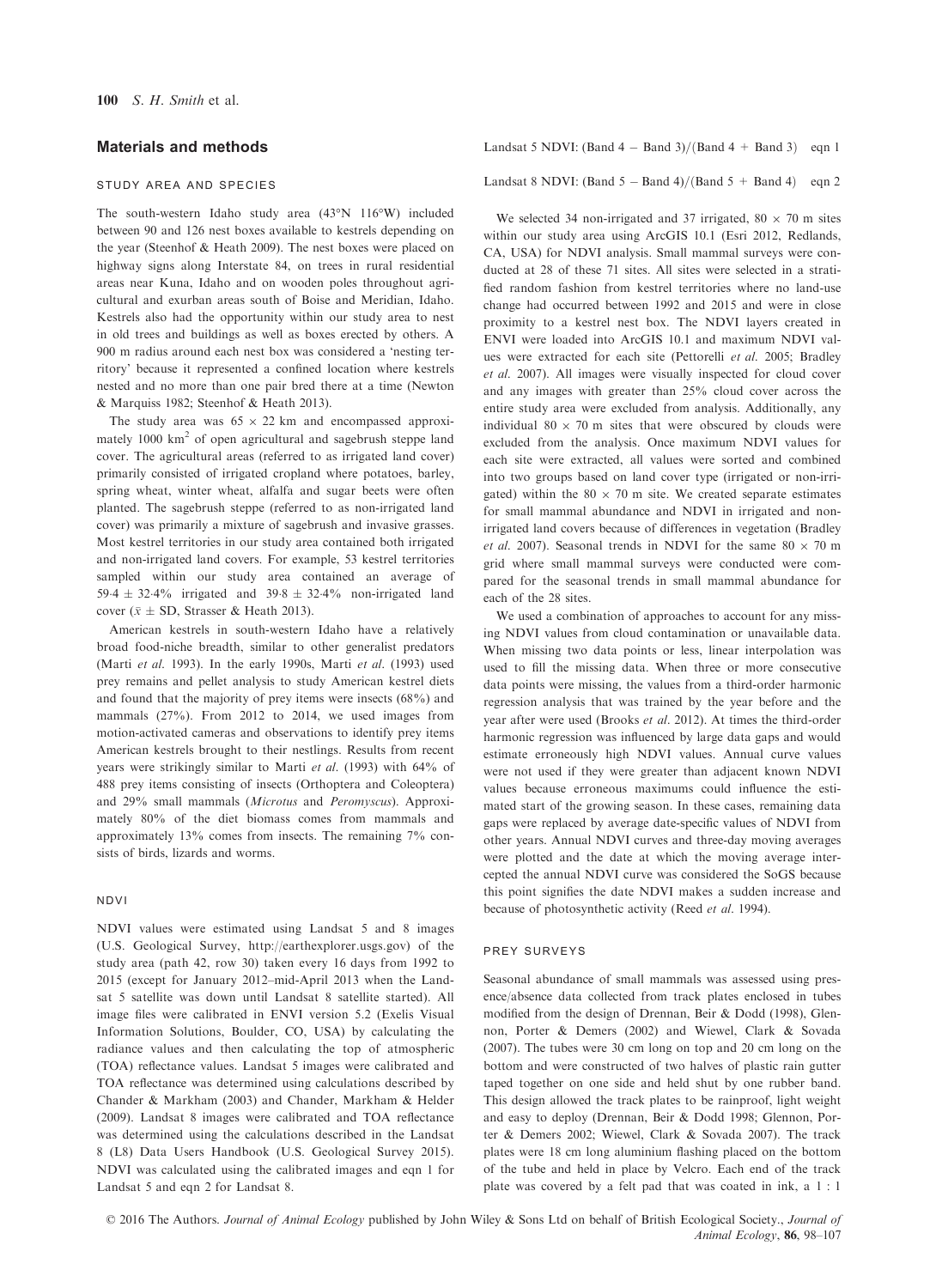mixture of lamp black (Daniel Smith, Inc., Seattle, WA, USA) and paraffin oil (STE Oil Company, Inc., San Marcos, TX, USA). A piece of white paper between each felt pad recorded footprints. Traps were baited with a small amount of peanut butter along the top half of the track plate tube. Traps were secured in place by two tent stakes.

Small mammals were sampled near 28 kestrel nest boxes in 2014. At each nest box, 20 track plates were placed in a  $5 \times 4$ rectangular trapping grid with 20 m between each track plate and all within 100 m of the nest box. Cover types were classified based on the vegetation present where small mammals were sampled regardless of cover type in the territory surrounding the nest box. Ten track plate plots were in irrigated land cover and 18 were in non-irrigated land cover. Track plates were deployed at each nest box site for three consecutive days each month from March through July. Trapping order was selected in a stratified random fashion so that the sites sampled last during a previous month were not the first sampled the next month, and sites were not trapped in the same order each month. Track plates were checked once per day during which time tracks were recorded as present or absent. If tracks were present the paper was replaced, the location of trap was recorded, and bait was reapplied.

Animal tracks were identified using Murie & Elbroch (2005) and, at some trap sites, motion-activated trail cameras (Bushnell HD Trophy Cameras, Overland Park, KS, USA). We used trail cameras placed near several track plates within different kestrel territories to obtain visual confirmation of the identity of small mammals visiting traps. Ultimately tracks were classified as being from mountain cottontail (Sylvilagus nuttallii), ground squirrel (Urocitellus sp.) or small mammal, which typically were either deer mice (Peromyscus maniculatus) or voles (Microtis sp.). Voles and deer mice were grouped together because their footprints were of similar size and both were important kestrel prey.

#### breeding phenology

From 1992 to 2015, except for 2007, American kestrels nesting in boxes in south-western Idaho were monitored (Steenhof & Heath 2009; Steenhof & Peterson 2009). Prior to the nesting season each year, nest boxes were cleaned and lined with pine shavings. Beginning in early March, boxes were visited every 7–21 days to determine kestrel occupancy and clutch size. The mean nest discovery dates (average date when eggs were first discovered in a nest, regardless of number of eggs) each year were used as an index of annual timing of kestrel nesting. Nest discovery dates correlated well with hatching dates, as nests discovered early hatched early (Pearson correlations analysis:  $r = 0.89$ ,  $n = 577$ ,  $P < 0.001$ ), so we considered them to be a reliable index of clutch initiation date (Steenhof & Heath 2009). Nest discovery dates for the years 1992 to 2015 ranged from 14 March to 12 July and averaged 26 April. All methods and protocols described above were approved by the Boise State University IACUC review board (IACUC Approval Numbers 006-AC14-005, 006-01-006, and 006-05-004) and conducted under scientific permits issued to K. Steenhof or J. Heath from state and federal authorities.

## crop planting and weather

We obtained Idaho Crop Progress and Condition reports for our study area from the USDA National Agricultural Statistics Service [\(https://www.nass.usda.gov\)](https://www.nass.usda.gov) to evaluate whether the timing of crop planting has changed over the study period. These reports give the percentage of land that has been planted for each crop by the report date, but they do not contain the date of first planting. We assumed that an increase in the percentage of planted land by the first annual report represented earlier planting rather than a faster rate of planting (i.e. the start of planting remained constant). This assumption was verified by comparing the percentage of planted land with the SoGS estimated by NDVI for each year. Planting patterns for barley, potatoes, spring wheat and sugar beets were examined for years 1992 to 2013. The USDA did not report district-specific data and transitioned to statewide data in 2014 so years 2014 and 2015 were excluded from our analysis.

We used daily winter minimum temperature anomaly data from the Global Historical Climatology Network gridded data set (HadGHCND, [www.ncdc.noaa.gov/oa/climate/ghcn-daily](http://www.ncdc.noaa.gov/oa/climate/ghcn-daily)) station nearest the study area (station 1295) to examine the potential effect of winter temperature change on crop planting dates from 1992 to 2013 (see Heath, Steenhof & Foster 2012). Winter months were November through February (Heath, Steenhof & Foster 2012). Daily anomalies were the difference of each daily minimum temperature from a daily 'base value' (Caeser, Alexander & Vose 2006). Daily 'base' minimum temperatures were calculated from the climate station's minimum temperature records for 1961–1990 using a five-day window centred on each day (Caeser, Alexander & Vose 2006).

#### statistical analyses

The hypothesis that NDVI reliably predicted small mammal abundance was tested using generalized linear mixed-effects models with binomial distributions and logit links (i.e. mixed logistic regression, Zuur et al. 2009). We analysed data from irrigated and non-irrigated sites separately. The response variable was the presence (1) or absence (0) of small mammals (i.e. mice and voles) at each track plate during each trapping occasion. Our small mammal index was therefore the probability that a track plate had a positive detection of small mammals during a given trapping occasion. Each model included a fixed effect of NDVI and random effects that controlled for the repeated sampling of track plates and their nested nature within kestrel territories. Also, the seasonal peak in the small mammal index was estimated using mixed logistic regression models with a quadratic effect of ordinal date and the same random effects as the NDVI models. Seasonal changes in NDVI were examined at the territory scale using linear models with quadratic effects of ordinal date. Ordinal dates were z-transformed to aid in statistical convergence (Steen et al. 2012). We used the method described by Nakagawa & Schielzeth (2013) and the R (R Core Team 2015) package MuMIn (Barton 2016) to calculate  $R^2$  values for mixed models. All mixed models were built using the package lme4 (Bates et al. 2014) in R (R Core Team 2015).

We examined the potential relationship between mean nest discovery date and SoGS for irrigated and non-irrigated land covers using a linear model. We did not separate nest discovery dates based on land cover type as with small mammal and NDVI analyses because kestrels had access to both land covers surrounding their nest box. We examined seasonal changes in maximum NDVI values for 2014 separately for irrigated and non-irrigated land covers using linear models with ordinal date and ordinal date-squared as predictors. We assessed potential trends in the annual SoGS for irrigated and non-irrigated land covers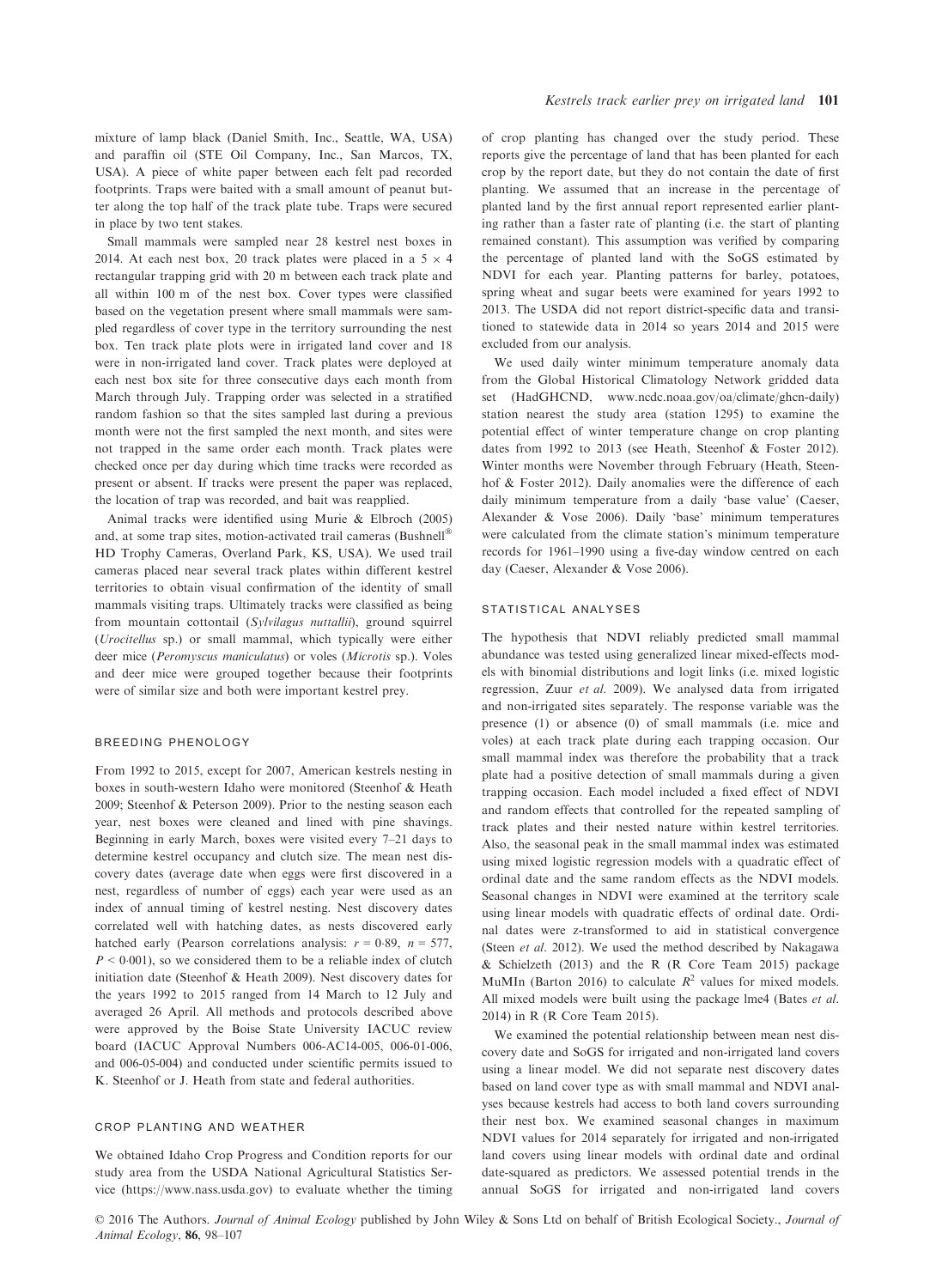separately using linear models. Annual trends in kestrel breeding phenology were examined using linear models with average nest discovery date as the dependent variable and year as the independent variable.

We used linear models to determine whether the percentage of land planted with each crop was higher earlier in the year from 1992 to 2013. All crop types were combined within a single linear model and we used crop type, initial reporting date and year to examine whether the proportion of land planted at initial reporting had changed over time. The predictor variable winter temperature anomaly, instead of year, was used to examine whether the proportion of land planted with a crop depended on the preceding winter weather. Finally, we examined whether the proportion of land planted predicted SoGS from 1992 to 2013. All analyses were performed in R v. 3.1.1. Results are presented as  $\beta \pm SE$  throughout.

#### **Results**

#### small mammal abundance and ndvi

We deployed a total of 8280 track plates from March to July and recorded 4949 (59.8%) track plates positive with small mammal foot prints,  $3755$  ( $75.9\%$ ) of which were deer mouse or vole. Both the NDVI and small mammal index showed similar patterns in seasonality with values peaking in May in non-irrigated areas and in July in irrigated areas (Fig. 1a and b). These seasonal patterns were statistically significant for the small mammal index on both irrigated  $(\beta_{\text{Date}} = 0.90 \pm 0.07, P < 0.001; \beta_{\text{Date}}^2$  $-0.28 \pm 0.07$ ,  $P < 0.001$ ,  $R^2 = 0.71$ ) and non-irrigated lands  $(\beta_{\text{Date}} = 0.10 \pm 0.03, P = 0.003; \beta_{\text{Date}}^2 = -0.38 \pm 0.003)$ 0.04,  $P < 0.001$ ,  $R^2 = 0.33$ ) and for NDVI on irrigated  $(\beta_{\text{Date}} = 0.05 \pm 0.01, P < 0.001; \beta_{\text{Date}}^2 = -0.02 \pm <0.001,$ <br>  $P < 0.001, R^2 = 0.63$  and non-irrigated lands  $P < 0.001$ ,  $R^2 = 0.63$ ) and non-irrigated  $(\beta_{\text{Date}} = 0.01 \pm \langle 0.001, P \le 0.001; \beta_{\text{Date}}^2 = -0.02 \pm \langle 0.001, P \rangle)$  $P < 0.001$ ,  $R^2 = 0.54$ ). The small mammal index was therefore strongly correlated with NDVI in both irrigated  $(\beta = 15.88 \pm 1.20, P < 0.001, R^2 = 0.76)$  and non-irrigated areas  $(\beta = 18.07 \pm 1.93, P < 0.001, R^2 = 0.40,$ Fig. 1c). Therefore, we considered maximum NDVI values to be a predictor of seasonal small mammal abundance in both non-irrigated and irrigated land covers.

#### YEARLY NDVI-ESTIMATED SOGS

Between 1992 and 2015, SoGS for irrigated and non-irrigated land covers ranged from 12 March to 29 April and from 4 February to 7 April, respectively (Fig. 2a). SoGS significantly advanced by  $26 \pm 14$  days from 1992 to 2015 in irrigated land cover  $(\beta = -1.09 \pm 0.30, P < 0.002,$  $R^2 = 0.38$ ), but not for non-irrigated land cover  $(\beta = -0.57 \pm 0.53, P = 0.30, R^2 = 0.05, Fig. 2a).$ 

#### breeding phenology

From 1992 to 2015, excluding 2007, there were 1069 kestrel nest discoveries ranging in date from 14 March to 9



Fig. 1. Relationships between NDVI, date and small mammal index. (a) Changes in maximum NDVI values from March to late July 2014 in irrigated and non-irrigated land covers in south-western Idaho. (b) Changes in the probability that a small mammal (Peromyscus or Microtus sp.) will walk over a track plate (small mammal index) from March to late July 2014 in south-western Idaho. (c) Relationship between the small mammal index and maximum index values from March to late July 2014 in southwestern Idaho. Shaded areas represent  $\pm$  SE. NDVI, normalized difference vegetation index.

July. The mean nest discovery dates ranged from 18 April to 11 May and showed a significant advancement of 15 days over 24 years  $(\beta = -0.61 \pm 0.12, P < 0.001,$  $R^2 = 0.55$ , Fig. 2b). Kestrel nest discovery dates were related to SoGS in irrigated land cover  $(\beta = 0.32 \pm 0.08$ ,  $P < 0.001$ ,  $R^2 = 0.43$ , Fig. 3a), but not the SoGS in nonirrigated land cover  $(\beta = 0.07 \pm 0.07, P < 0.32,$  $R^2 = 0.05$ , Fig. 3b).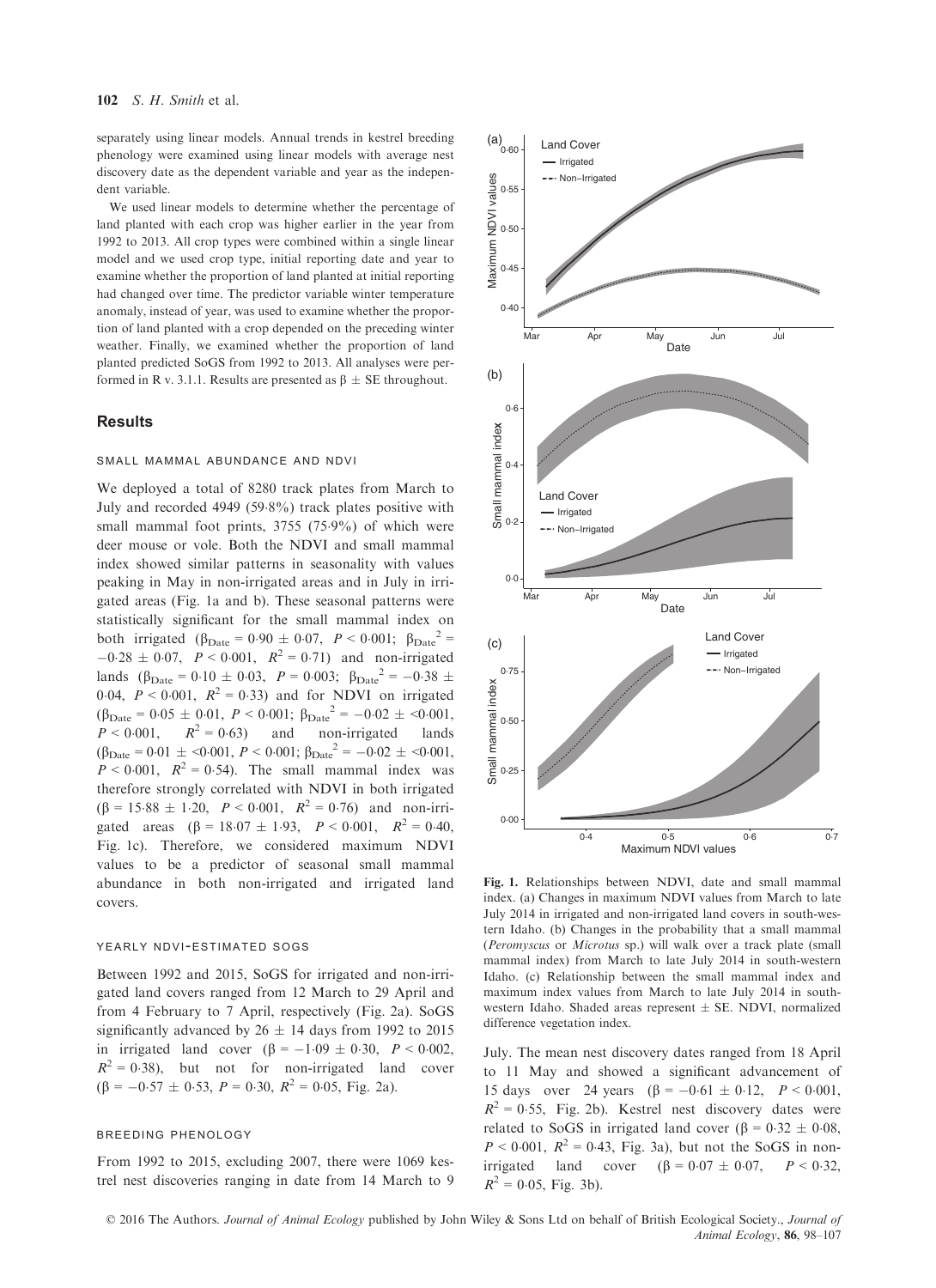

Fig. 2. Changes in growing seasons and American kestrel breeding phenology over time. (a) Relationship between start of growing season (SoGS) and year (excluding 2012) for irrigated (solid line) and non-irrigated (long dash line) land cover within the American kestrel study area, and (b) relationship between American kestrel mean nest discovery dates and year for 1992 to 2015 (excluding 2007) in south-western Idaho, USA. The SoGS has significantly advanced by 26 days in irrigated lands (triangles), but not non-irrigated lands (circles). American kestrel nest discovery dates have significantly advanced by 15 days. The solid and dotted lines represent the predicted relationship and the 95% confidence intervals, respectively.

#### crop planting and weather

From 1992 to 2013, the percentage of each crop planted was higher on the first day of reporting when controlling for crop type and day of report  $(\beta = 0.87 \pm 0.39)$ ,  $P < 0.03$ ,  $R^2 = 0.52$ ). Warmer winter temperature anomalies resulted in a higher percentage of crops being planted on the first day of reporting the following spring  $(\beta = 6.59 \pm 2.41, P = 0.008, R^2 = 0.51)$ . As farmers planted their crops earlier in the year, the NDVI-estimated SoGS significantly advanced ( $\beta = -0.75 \pm 0.21$ ,  $P < 0.001$ ,  $R^2 = 0.55$ , Fig. 4). This suggests that farmers are having an impact on the SoGS in irrigated land cover by advancing the emergence of vegetation, and is consistent with NDVI-based SoGS for irrigated land cover.

## **Discussion**

Previous studies have shown positive relationships between NDVI and insect abundance. Here, we showed that seasonal changes in NDVI predicted seasonal changes in small mammal abundance. Because insects and small mammals constituted 93% of the kestrel diet during our study, we considered NDVI-based estimates of growing season dates to be reliable indicators of the phenology of kestrel prey. NDVI patterns from 1992 to 2015 indicated that the SoGS has advanced in irrigated, but not non-irrigated, lands within our study area in south-western Idaho. American kestrel nest initiation was positively associated with the SoGS in irrigated lands, but not associated with the SoGS in non-irrigated lands. The SoGS in irrigated lands has advanced because farmers planted earlier after warmer winters, which have become more frequent on our study site (Heath, Steenhof & Foster 2012). To our knowledge, this is the first evidence of human adaptation to climate change affecting the breeding phenology of wildlife.

This study showed that generalist predators may advance nesting phenology in response to changes in prey, despite different rates of change within different types of land cover. Kestrels in our study area had access to both irrigated and non-irrigated land cover around their nest box, but shifts in kestrel phenology were only associated with SoGS in irrigated land cover. It is unclear why kestrels may track shifts in one land cover type and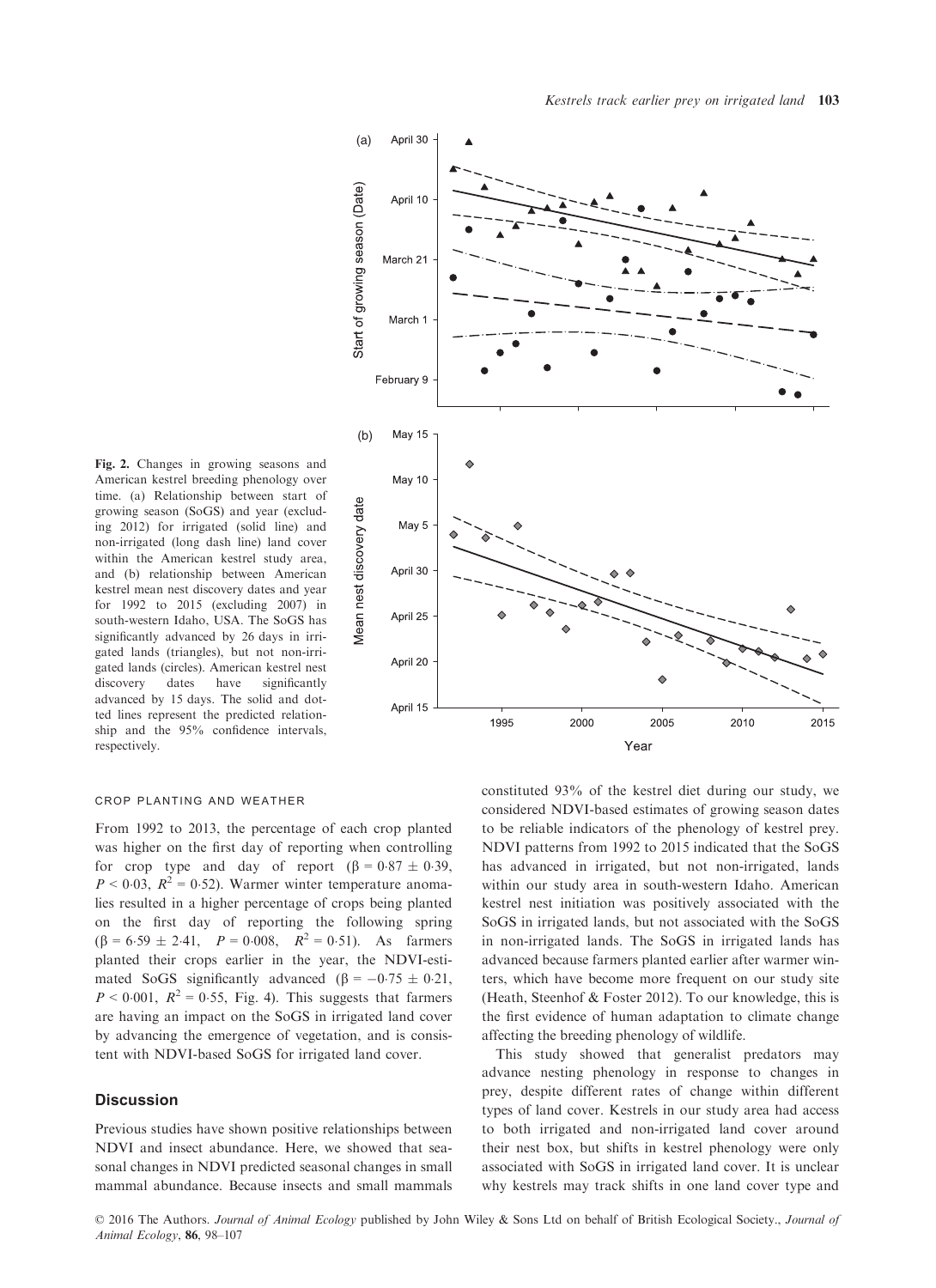

not another. Animals may preferentially track shifts in prey if one class of prey is higher quality or quantity than another class of prey, but there is no evidence that kestrels choose to nest in one type of land cover preferentially over another (Strasser & Heath 2013) or that land cover determines diet quality (Sassani et al. 2016). Alternatively, shifts in prey may release former constraints on other selective pressures to breed early, such as seasonal declines in fecundity (Gienapp & Visser 2006) or competition for high-quality mates. Like many temperate birds species, American kestrels that breed earlier produce more recruits (Steenhof & Heath 2013) and have higher return rates (Steenhof & Heath 2009) than later breeding birds. Therefore, earlier SoGS in irrigated lands, and associated shifts in prey, may enable kestrels to nest earlier without consequences of nesting too early, before prey is abundant.

Although kestrel breeding phenology has advanced by 15 days since 1992, peaks in small mammal abundance in irrigated land cover have potentially advanced by 26 days

Fig. 3. Relationship (and 95% confidence intervals) between American kestrel mean nest discovery date and (a) the NDVI-estimated start of growing season (SoGS) in irrigated lands, and (b) NDVI-estimated SoGS in non-irrigated lands from 1992 to 2015 in south-western Idaho, USA. NDVI, normalized difference vegetation index.

over the same time period. For most predators, there are fitness consequences associated with asynchrony between reproduction and peak food availability, creating a selective pressure to track shifts in prey (Reed, Jenouvrier & Visser 2013). However, access to prey in static non-irrigated systems may reduce the selective pressure to track changes on irrigated systems, resulting in differential rates of change between SoGS in irrigated lands and kestrels. For generalist species, or those feeding in heterogeneous habitats, mismatches between peaks of some prey in some areas are unlikely to have the same fitness consequences as mismatches for a specialist species (Visser & Both 2005) and so generalist consumers may not track shifts in primary productivity and prey as closely as specialists.

Because the SoGS in non-irrigated land cover starts earlier in the year than the SoGS in irrigated lands, the advancement of SoGS in irrigated lands increases the amount of overlap in growing seasons. The transition from a bimodal to unimodal growing seasons could result in a shorter period of relatively high prey availability.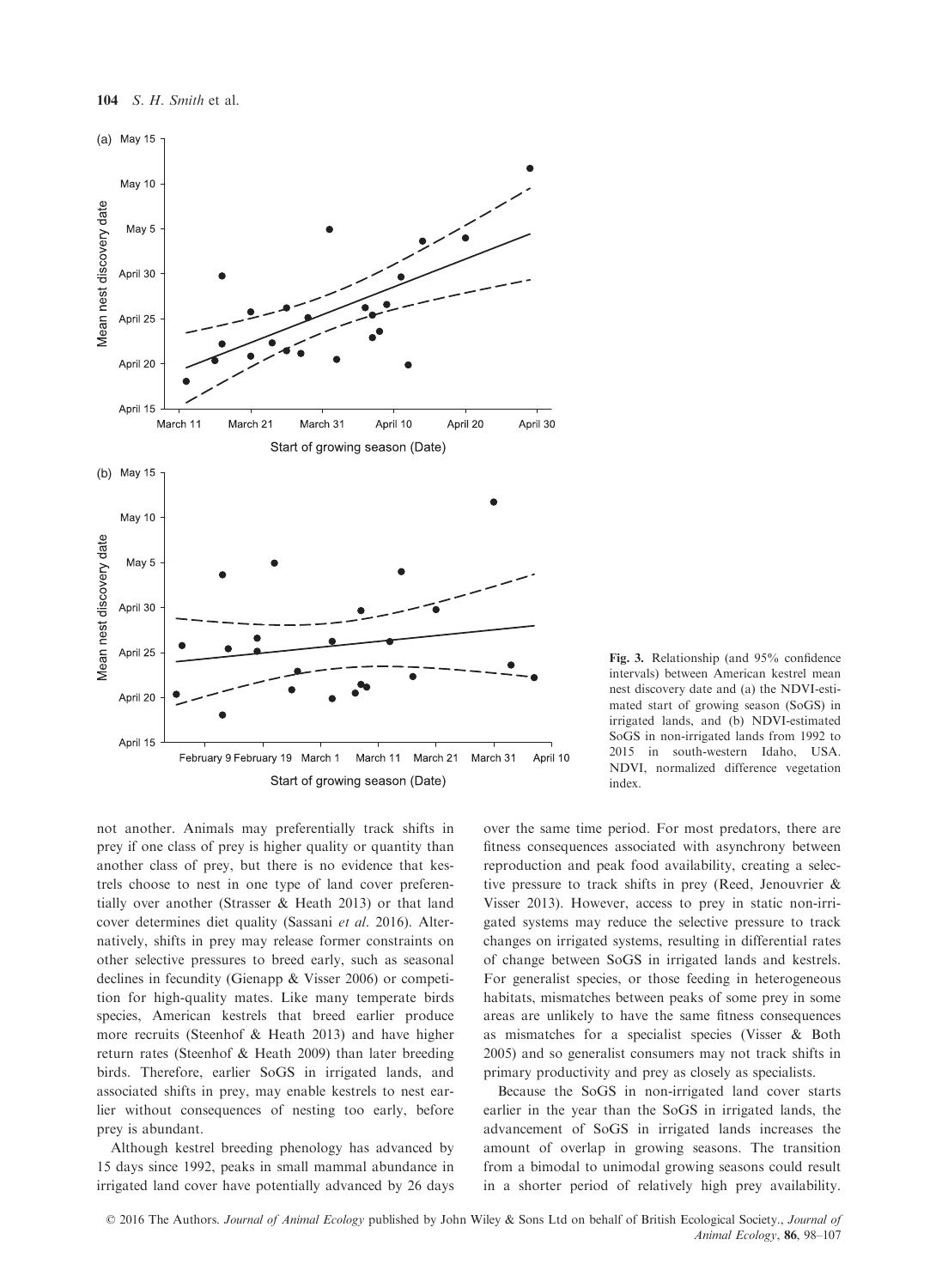



This could have consequences for birds that tend to nest later in the season. For our partial migrant population, later breeders tend to be migrants (Anderson et al. 2016) that may be limited in their ability to arrive earlier to the breeding site. However, there is strong evidence that American kestrels in western North America have shorter migration distances following warmer winters (Heath, Steenhof & Foster 2012) and wintering distributions are shifting north (Paprocki, Heath & Novak 2014), which would imply that kestrels may be responding to changes in climate throughout their annual cycle. Further, in recent years when the nests were the earliest ever discovered, several pairs of early nesting kestrels successfully produced two clutches of offspring (J. Heath, unpublished data). Successful double clutching had been very uncommon through most of our long-term study (Steenhof & Peterson 1997). Whether these trends continue, and how higher rates of reproduction affect kestrel survival, is unclear.

Previously, kestrel breeding phenology was described as correlated with winter minimum temperature anomalies and not spring temperature anomalies (Heath, Steenhof & Foster 2012). Advancement in kestrel breeding phenology was hypothesized to be the result of reduced overwintering and pre-breeding constraints from warmer winters and seasonal declines in local fitness (Heath, Steenhof & Foster 2012). By using NDVI data and focusing on the vegetation across our study area, we found that, although spring temperatures have not increased, the SoGS has advanced, likely owing to human response to climate change. This result highlights the need for direct and reliable indicators of environmental change. Earlier planting after warmer winters is consistent with other studies that have found significantly earlier growing seasons in croplands after warm winters (Linderholm 2006). Further, other studies of common agricultural species, such as European starlings (Sturnus vulgaris), have found breeding phenology to be associated with winter temperatures

rather than spring temperatures (Williams et al. 2015). Given the number of wildlife species that depend on agricultural systems for portions of their annual life cycle, agricultural climate adaptations are likely to be a significantly driver of biological change. Further, human activities such as land-use change, recreation and urbanization, which may not be climate adaptive, can act with climate change to affect species distributions, abundance and phenology (Pautasso 2012). Eurasian blackcaps (Sylvia atricapilla), for example, have altered wintering behaviour and migration strategies as a result of warmer winters and backyard bird feeding (Plummer et al. 2015).

This study demonstrates the multitude of factors that have potential to contribute to changes in reproductive phenology of individual species and in broader biological systems. As human systems begin to shift in response to climate change, understanding the relationships between alterations in either or both climate and human activity will become increasingly important. This study also demonstrates the importance of considering full annual cycles (Balbontín et al. 2009; Williams et al. 2015 & Sicurella et al. 2016) when discussing climate change, as winter, not spring, temperatures predict the timing of the SoGS, especially in agricultural systems (Smith 2016).

#### Acknowledgements

We would like to thank Dr. E. Brooks for providing the R script that made it possible to run the harmonics analysis and for his helpful insights into analysing NDVI data. We thank Dr. N. Glenn for her advice on calibrating NDVI data. This research would not have been possible without an extensive field crew and special thanks go to Liz Urban, Michael Henderson, Schelby Rosebrook, Lauren Kruger, Erin Strasser, Alexandra Anderson, Terra Glesson and Cassi Smith for their long hours in the field. We would like to thank Dr. J. R. Belthoff and two anonymous reviewers for thoughtful comments on earlier drafts. We thank The Peregrine Fund's Research Library for help in obtaining literature. We appreciate the landowners who allowed us to trap small mammals and access the nest boxes on their properties. This research was supported by an awards from the National Science Foundation (DEB 1145552 and DBI 1263167), the National Science Foundation Idaho EPSCoR REU Program (EPS-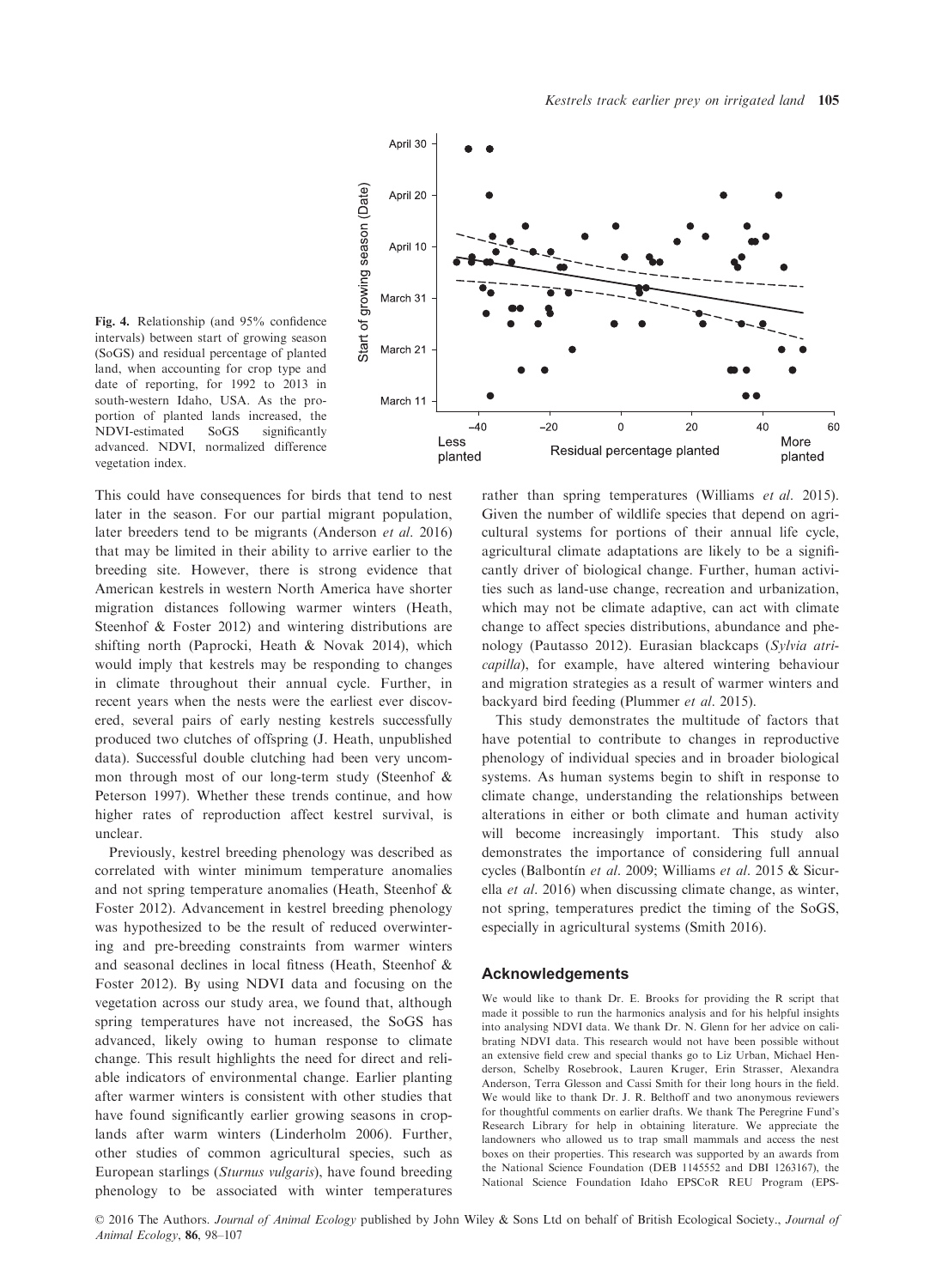814387), a Boise State Provost's Office Work Study Award, Boise State University's Department of Biological Sciences and Raptor Research Center, the Golden Eagle Audubon Society, Adopt-a-Box supporters and the U.S. Geological Survey's Forest and Rangeland Ecosystem Science Center. The authors declare no conflict of interest.

#### Data accessibility

The data are available from<http://doi.org/10.18122/B2PC78> (Smith et al. 2016).

#### References

- Anderson, A.M., Novak, S.J., Smith, J.F., Steenhof, K. & Heath, J.A. (2016) Nesting phenology, mate choice, and genetic divergence within a partially migratory population of American Kestrels. The Auk, 133, 99–109.
- Balbontín, J., Møller, A.P., Hermosell, I.G., Marzal, A., Reviriego, M. & de Lope, F. (2009) Individual responses in spring arrival date to ecological conditions during winter and migration in a migratory bird. Journal of Animal Ecology, 78, 981–989.
- Barton, K. (2016) MuMIn: Multi-model inference. R package version 1.15.6. [http://R-Forge.R-project.org/projects/mumin.](http://R-Forge.R-project.org/projects/mumin)
- Bates, D., Maechler, M., Bolker, B. & Walker, S. (2014) lme4: Linear mixed-effects models using S4 classes. R package version 1.1-7. [http://](http://CRAN.R-project.org/package=lme4) [CRAN.R-project.org/package=lme4.](http://CRAN.R-project.org/package=lme4)
- Bauer, Z., Trnka, M., Bauerova, J., Mozny, M., Stepanek, P., Bartosova, L. & Zalud, Z. (2010) Changing climate and the phenological response of Great Tit and Collared Flycatcher populations in floodplain forest ecosystems in Central Europe. International Journal of Biometeorology,

**54**, 99–111.<br>ebee TIC Beebee, T.J.C. (1995) Amphibian breeding and climate. Nature, 374, 219–220.<br>Bird, D.M., & Palmer, B.S. (1988). American kestral, Handbook of North

- Bird, D.M. & Palmer, R.S. (1988) American kestrel. Handbook of North American Birds. Vol 5: Diurnal Raptors (ed. R.S. Palmer), pp. 253–290. Yale University Press, New Haven, CT, USA.
- Both, C. & Visser, M.E. (2005) The effect of climate change on the correlation between avian life-history traits. Global Change Biology, 11, 1606–1613.
- Both, C., Artemyev, A.V., Blaauw, B. et al. (2004) Large-scale geographical variation confirms that climate change causes birds to lay earlier. Proceedings of the Royal Society B-Biological Sciences, 271, 1657–1662.
- Both, C., Van Turnhout, C.A.M., Bijlsma, R.G., Siepel, H., Van Strien, A.J. & Foppen, R.P.B. (2010) Avian population consequences of climate change are most severe for long-distance migrants in seasonal habitats. Proceedings of the Royal Society B, 277, 1259-1266.
- Bradley, B.A., Jacob, R.W., Hermance, J.F. & Mustard, J.F. (2007) A curve fitting procedure to derive inter-annual phenologies from time series of noisy satellite NDVI data. Remote Sensing of Environment, 106, 137–145.
- Brooks, E.B., Thomas, V.A., Wynne, R.H. & Coulston, J.W. (2012) Fitting the multitemporal curve: a Fourier series approach to the missing data problem in remote sensing analysis. IEEE Transactions on Geoscience and Remote Sensing, 50, 3340–3353.
- Brown, J.L., Li, S.H. & Bhagabati, N. (1999) Long-term trend toward earlier breeding in an American bird: a response to global warming? Proceedings of the National Academy of Sciences of the United States of America, 96, 5565–5569.
- Caeser, J., Alexander, L. & Vose, R. (2006) Large-scale changes in observed daily maximum and minimum temperatures: creation and analysis of a new gridded date set. Journal of Geophysical Research, 111, 1–10.
- Chander, G. & Markham, B.L. (2003) Revised Landsat-5 TM radiometric calibration procedures, and post-calibration dynamic ranges. IEEE Transactions on Geosciences and Remote Sensing, 41, 2674–2677.
- Chander, G., Markham, B.L. & Helder, D.L. (2009) Summary of current radiometric calibration coefficients for Landsat MSS, TM, ETM+, and EO-1 ALI sensors. Remote Sensing Environment, 113, 893–903.
- Cole, E.F., Long, P.R., Zelazowski, P., Szulkin, M. & Sheldon, B.C. (2015) Predicting bird phenology from space: satellite-derived vegetation green-up signal uncovers spatial variation in phonological synchrony between birds and their environment. Ecology and Evolution, 5, 5057– 5074.
- Crick, H.Q.P., Dudley, C., Glue, D.E. & Thomson, D.L. (1997) UK birds are laying eggs earlier. Nature, 388, 526.
- Deveson, E.D. (2013) Satellite normalized difference vegetation index data used in managing Australian plague locusts. Journal of Applied Remote
- Sensing, 7, 20. Drennan, J.E., Beir, P. & Dodd, N.L. (1998) Use of track stations to index abundance of Sciurids. American Society of Mammalogists, 79, 352–359.
- Dunn, P.O. & Winkler, D.W. (1999) Climate change has affected the breeding date of tree swallows throughout North America. Proceedings of the Royal Society of London Series B-Biological Sciences, 266, 2487–2490.
- Forchhammer, M.C., Harris, M.P. & Stenseth, N.C. (1998) Breeding phenology and climate. Nature, 391, 29–30.
- Gibbs, J.P. & Breisch, A.R. (2001) Climate warming and calling phenology of frogs near Ithaca, New York, 1900-1999. Conservation Biology,
- 15, 1175–1178. Gienapp, P. & Visser, M.E. (2006) Possible fitness consequences of experimentally advanced laying dates in great tits: differences between populations in different habitats. Functional Ecology, 20, 180–185.
- Glennon, M.J., Porter, W.F. & Demers, C.L. (2002) An alternative field technique for estimating diversity of small-mammal populations. Journal of Mammalogy, 83, 732–742.
- Heath, J.A., Steenhof, K. & Foster, M.A. (2012) Shorter migration distances associated with higher winter temperatures suggest a mechanism for advancing nesting phenology of American kestrels Falco sparverius. Journal of Avian Biology, 43, 376–384.
- Hussell, D.J.T. (2003) Climate change, spring temperatures, and timing of breeding of tree swallows (*Tachycineta bicolor*) in southern Ontario. *The*  $\frac{Auk}{120}$  607–618
- Auk, 120, 607–618. Jepsen, J.U., Hagen, S.B., Hogda, K.A., Ims, R.A., Karlsen, S.R., Tommervik, H. & Yoccoz, N.G. (2009) Monitoring the spatio-temporal dynamics of geometrid moth outbreaks in birch forest using MODIS-NDVI data. Remote Sensing of Environment, 113, 1939–1947.
- Kucharik, C.J. (2006) A multidecadal trend of earlier corn planting in the central USA. Agronomy Journal, 98, 1544–1550.
- Lack, D. (1954) The Natural Regulation of Animal Numbers. Oxford University Press, London, UK.
- Lafage, D., Secondi, J., Georges, A., Bouzille, J.B. & Petillon, J. (2014) Satellite-derived vegetation indices as surrogate of species richness and abundance of ground beetles in temperate floodplains. Insect Conservation and Diversity, 7, 327–333.
- Lassau, S.A. & Hochuli, D.F. (2008) Testing predictions of beetle community patterns derived empirically using remote sensing. Diversity and Distributions, 14, 138–147.
- Linderholm, H.W. (2006) Growing season changes in the last century. Agricultural and Forest Meteorology, 137, 1–14.
- Liu, Z., Hubbard, K.G., Lin, X. & Yang, X. (2013) Negative effects of climate warming on maize yield are reversed by the changing of sowing date and cultivar selection in Northeast China. Global Change Biology, 19, 3481–3492.
- Marti, C.D., Steenhof, K., Kochert, M.N. & Marks, J.S. (1993) Community trophic structure: the roles of diet, body size, and activity time in vertebrate predators. Oikos, 67, 6–18.
- McKinnon, E.A., Stanley, C.Q. & Stutchbury, B.J.M. (2015) Cary-over effects of nonbreeding habitat on start-to-finish spring migration performance of a songbird. PLoS ONE, 10, 1-17.
- Millar, J.S. & Herdman, E.J. (2004) Climate change and the initiation of spring breeding by deer mice in the Kananaskis Valley, 1985–2003. Canadian Journal of Zoology, 82, 1444–1450.
- Murie, O.J. & Elbroch, M. (2005) The Peterson Guide to Animal Tracks, 3rd edn. Houghton Mifflin Company, New York, NY, USA.
- Nakagawa, S. & Schielzeth, H. (2013) A general and simple method for obtaining  $R^2$  from generalized linear mixed-effects models. Methods in Ecology and Evolution, 4, 133–142.
- Newton, I. & Marquiss, M. (1982) Fidelity to breeding area and mate in sparrowhawks Accipiter nisus. Journal of Animal Ecology, 52, 327–341.
- van Noordwijk, A.J., McCleery, R.H. & Perrins, C.M. (1995) Selection for the timing of great tit breeding in relation to caterpillar growth and temperature. Journal of Animal Ecology, 64, 451–458.
- Paprocki, N., Heath, J.A. & Novak, S.J. (2014) Regional distribution shifts help explain local changes in wintering raptor abundance: implications for interpreting population trends. PLoS ONE, 9, e86814. doi:[10.1371/journal.pone.0086814](http://dx.doi.org/10.1371/journal.pone.0086814).
- Pautasso, M. (2012) Observed impacts of climate change on terrestrial birds in Europe: an overview. Italian Journal of Zoology, 79, 296-314.
- Pearce-Higgins, J.W., Yalden, D.W. & Whittingham, M.J. (2005) Warmer springs advance the breeding phenology of golden plovers Pluvialis apricaria and their prey (Tipulidae). Oecologia, 143, 470–476.